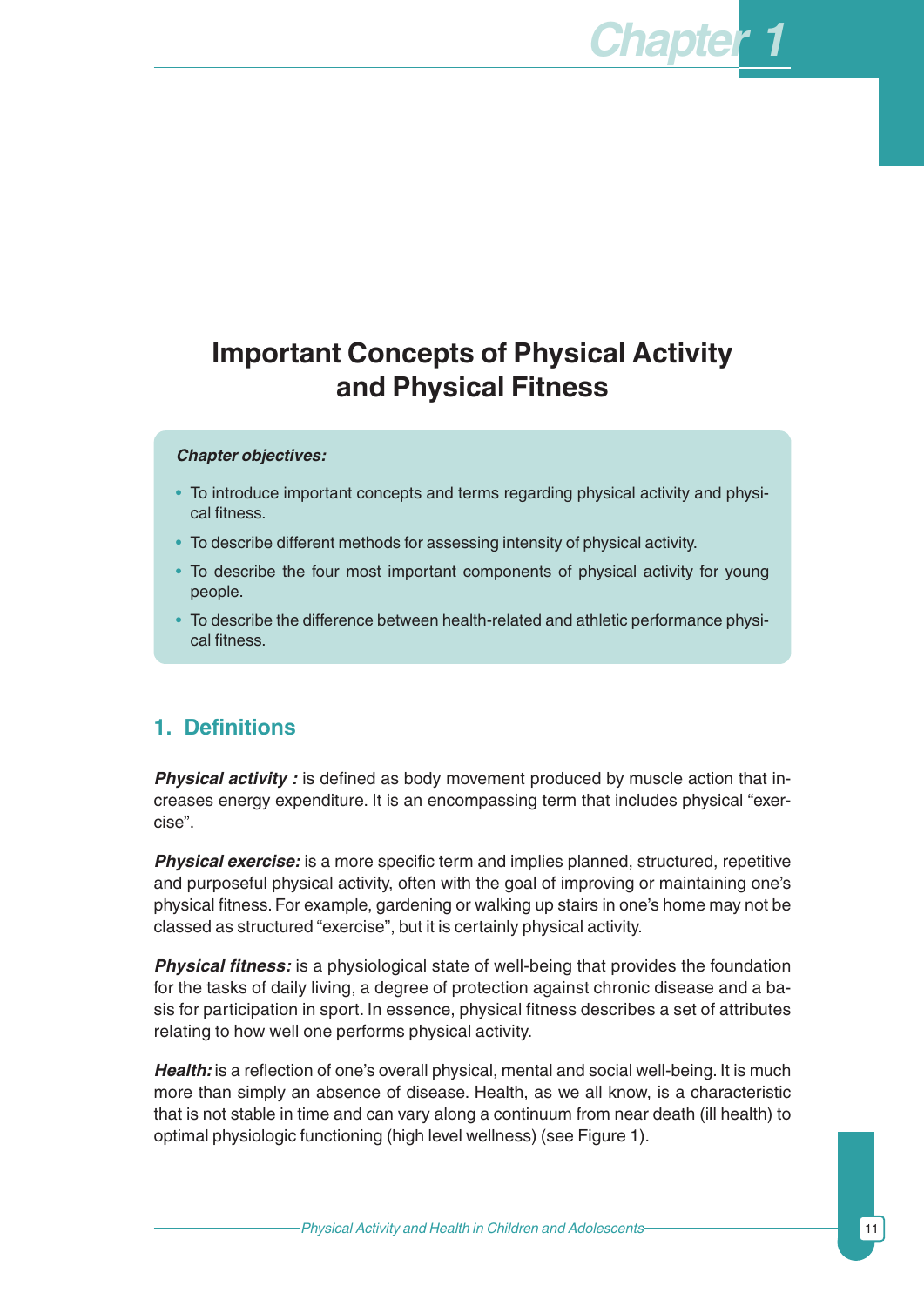

Figure 1. The health and wellness continuum.

# **2. Important descriptors of physical activity and exercise**

The "dose" of physical activity that a person receives is dependent upon the factors contained within the *"F.I.T.T."* principle:

*Frequency* (how often): the amount of times that one engages in physical activity (often expressed as number of times per week).

*Intensity (how hard):* how strenuous is the physical activity (often described as light, moderate or vigorous).

*Time* (how long): the duration of the physical activity session.

**Type:** the specific mode of exercise in which one engages (eg. running, swimming, etc.).

These factors can be manipulated to vary the "dose" of physical activity. Often this dose is expressed in terms of energy expenditure (calories expended). One can appreciate that if physical activity is more intense, one can expend calories at a greater rate which may reduce the amount of time needed to burn a set amount of calories.

Other important training principles are:

*Overload:* refers to the load or amount of resistance for each exercise, providing a greater stress, or load, on the body than it is normally accustomed to in order to increase fitness.

**Progression:** is the way in which an individual should increase overload in order to stimulate continuous increases in fitness (often called progressive overload). It is a gradual increase in either frequency, intensity or time, or a combination of all three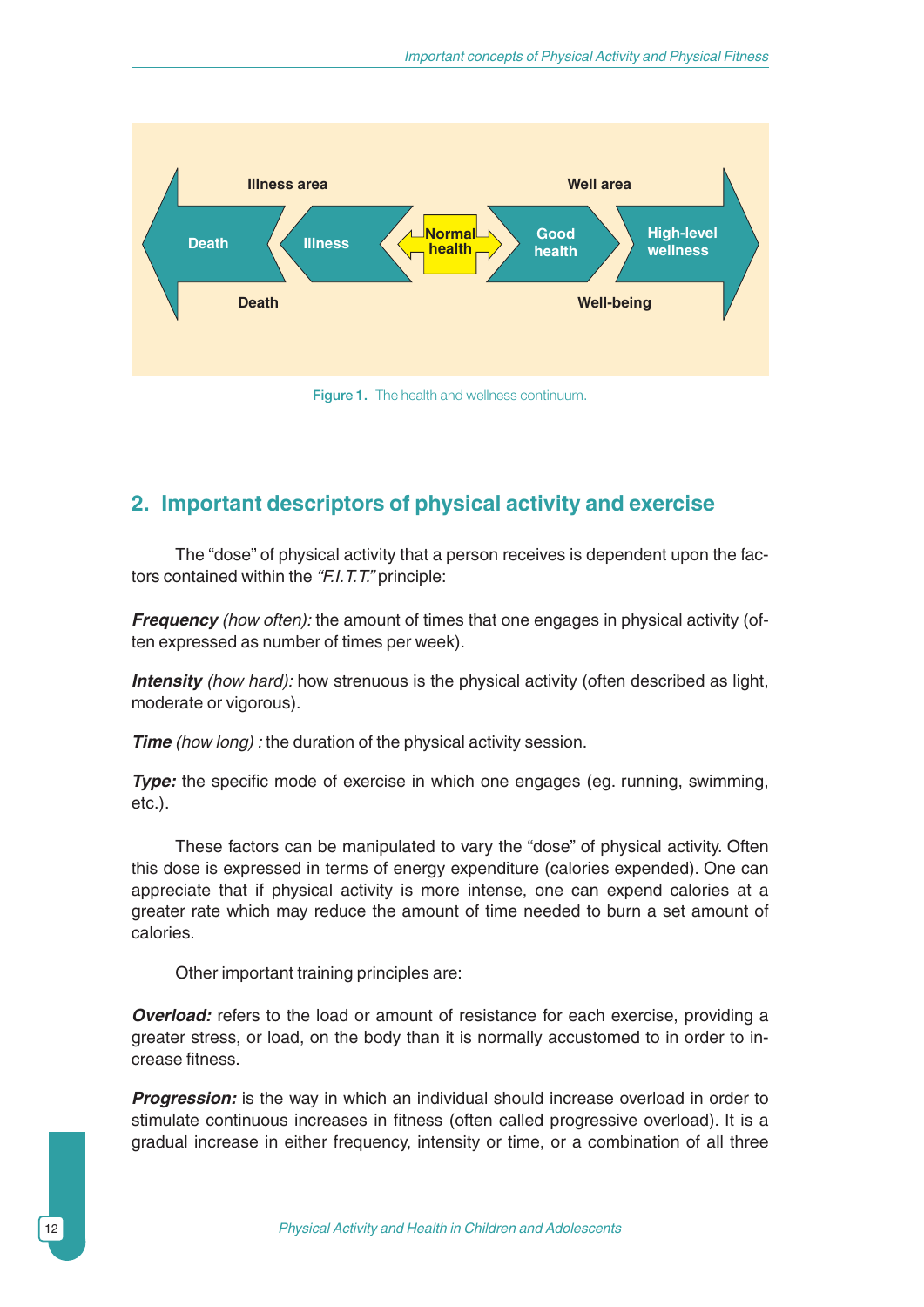components. Progression must be gradual to be safe. Progressing too quickly can lead to injury or unnecessary fatigue, both of which can be discourage or prevent an individual from continuing to participate.

### **3. Clarification of moderate intensity physical activity**

Of all the factors contained within the FITT principle, intensity is probably the most difficult to measure. The physical activity guidelines for both adults and young people (the latter are detailed later) make reference to the importance of exercise at least of moderate intensity. A person who is doing moderate intensity activity will usually feel:

- an increase in breathing rate, but conversation is still possible
- an increase in heart rate, to the point where it should be easily felt at the wrist, neck or chest,
- a feeling of increased warmth, possibly accompanied by sweating on hot or humid days

A bout of moderate intensity activity can be continued for many minutes and does not cause exhaustion or extreme fatigue in healthy individuals when continued for an extended period.

It is important to understand that moderate intensity is relative to each individual's fitness level. For example, a fitter individual would need to perform activity at a higher absolute intensity than an unfit individual in order to feel the similar sensations of increased breathing, heart rate and temperature that are characteristic of moderate intensity activity.

Below, various methods for assessing exercise intensity are discussed in further detail.

# **4. Further methods for gauging intensity of physical activity**

There are numerous other ways of monitoring the intensity of physical activity. The most widely used are outlined below:

### *4.1. The talk test:*

The talk test method of measuring intensity is simple:

• *Light intensity:* a person who is active at a *light* intensity level should be able to sing or carry on a normal conversation while doing the activity. An example of light activity would be easy walking or cleaning.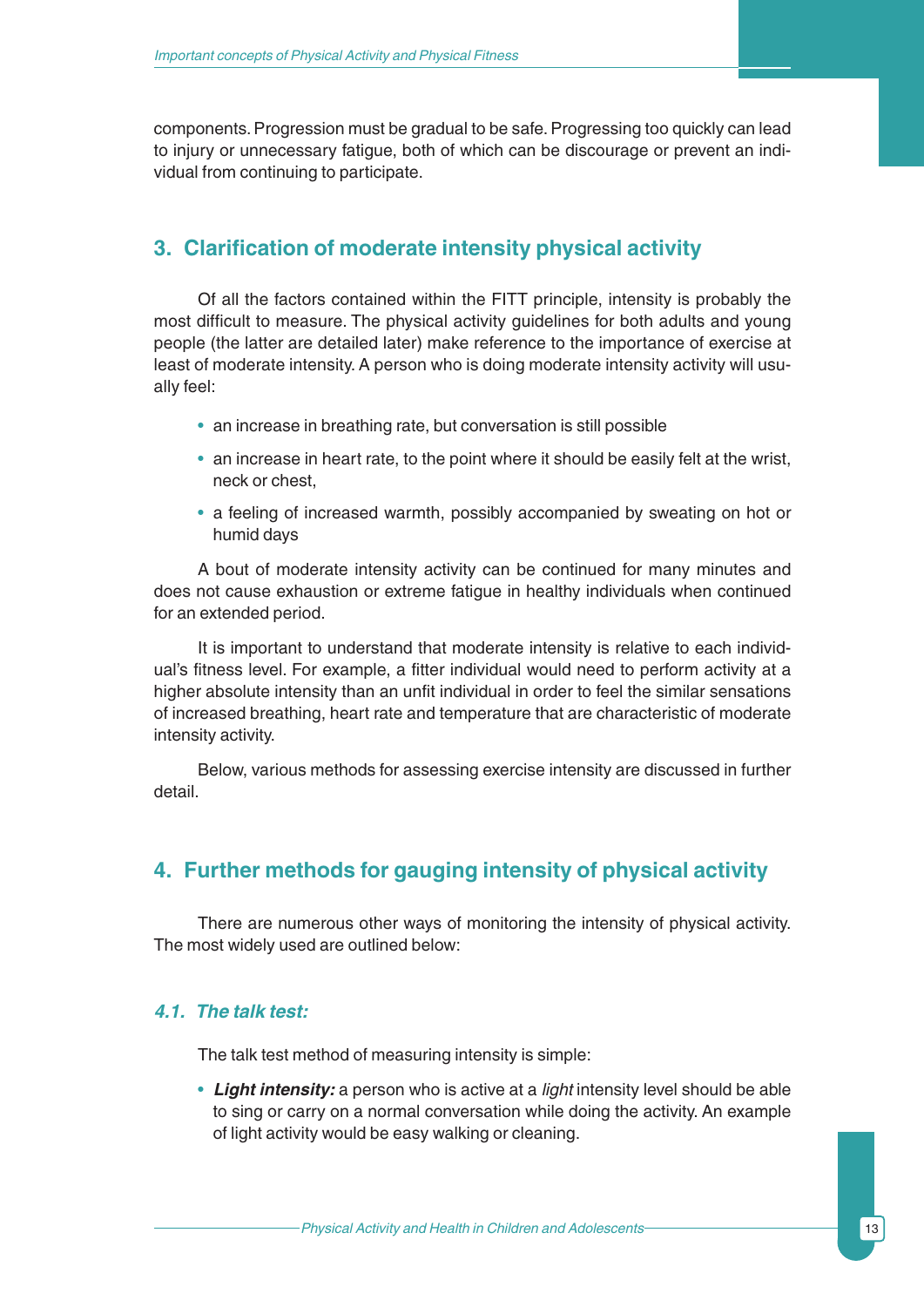- *Moderate intensity:* one who is active at a *moderate* intensity level should be able to carry on a conversation but with some difficulty while engaging in the activity. An example would be brisk walking, biking, or dancing.
- *Vigorous intensity:* If a person becomes winded or too out of breath to carry on a conversation easily, the activity can be considered vigorous. Examples of *vigorous* activity would include jogging or running and strenuous sports such as basketball, swimming, handball, etc.)

#### *4.2. Heart rate:*

Heart rate can be measured easily either at the wrist (the radial pulse) or the neck (the carotid pulse) and should be converted into the number of beats per minute (bpm). One can measure heart rate for a full minute or one can measure for a shorter period of time (eg. 15, 20 or 30 seconds) and multiply by the relevant factor (4, 3 or 2 respectively) to convert to bpm.



Knowledge of one's resting heart rate and maximal heart rate is needed to be able to gauge exercise intensity most effectively. Resting heart rate is best measured while an individual is truly resting, such as on awakening in the morning or after being seated quietly for a few minutes. Maximal heart rate is often roughly estimated using the simple equation "220 – age". For example, if a child was 15 years old, their estimated maximal heart rate would be  $220 - 15 =$ 205 bpm.

The best method to determine target heart rate ranges for monitoring intensity of physical activity is to use the technique known as the heart rate reserve (HRR) method, also known as the Karvonen method [8]. In this method, resting heart rate (RHR) is first subtracted from the maximal heart rate (MHR) to obtain HRR. For example, let us assume that the 15 year old child above had a resting heart rate of 80 bpm.The HRR of this individual is MHR (205) – RHR (80) = 125 bpm.

To calculate a heart rate range for practical purposes, one must first consult table 1 below to determine the relevant % values of HRR:

#### **RELATIVE INTENSITY Intensity descriptor % Heart rate reserve Rating of perceived exertion (RPE)\*** Very light < 20 < 10 Light 20-39 10-11

Moderate 40-59 12-13 Vigorous 60-84 14-16 Very vigorous and the set of the set of the set of the set of the set of the set of the set of the set of the s

Table 1

Classification of physical activity intensity using % heart rate reserve and rating of perceived exertion.

Adapted from [9].

see section 4.3 below for an explanation of rating of perceived exertion.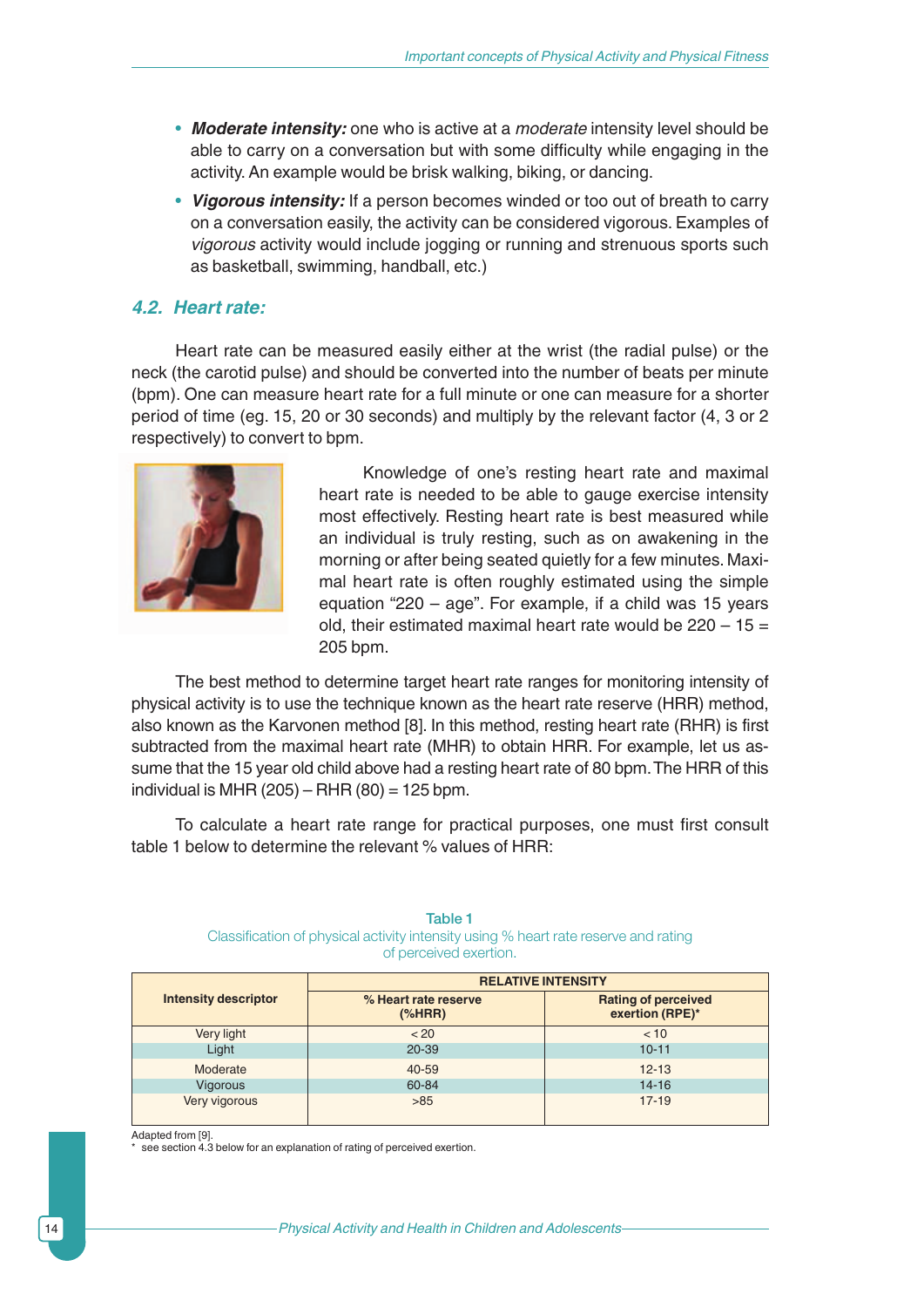We can see that moderate intensity corresponds to 40-59% of heart rate reserve =  $50 (0.40 x 125) - 74 (0.59 x 125)$ . We must now add the resting heart rate back onto each number to determine the final target heart rate range.Therefore, the corresponding heart rate range for our child for moderate intensity activity is **130** (50 + 80) to **154** (74 + 80) bpm.

For vigorous intensity exercise, the heart rate range for this child would be **155** to **185** using exactly the same procedure as above.

#### *4.3. Rating of perceived exertion using a Borg scale:*

Perceived exertion is how hard you feel that you are working based on the physical sensations you experience during exercise. An example of a Borg scale is shown below in Figure 2.

| 6              | No exertion at all           |
|----------------|------------------------------|
| $\overline{7}$ |                              |
|                | <b>Extremely light (7,5)</b> |
| 8              |                              |
| 9              | <b>Very light</b>            |
| 10             |                              |
| 11             | Light                        |
| 12             |                              |
| 13             | <b>Somewhat hard</b>         |
| 14             |                              |
| 15             | Hard (heavy)                 |
| 16             |                              |
| 17             | <b>Very hard</b>             |
| 18             |                              |
| 19             | <b>Extremely hard</b>        |
| 20             | <b>Maximal exertion</b>      |
|                |                              |

Figure 2. The Borg Scale of Rating of Perceived Exertion.

While exercising, you should look at the rating scale expressions, appraise your feelings of exertion as honestly as possible and provide the appropriate number. This is your "rating of perceived exertion" or RPE.

As can be seen in Table 1 above, moderate intensity physical activity is represented by a RPE of between 12 to 13 on the Borg scale (around the description "somewhat hard"). Light and vigorous activities fall into the ranges of 10-11 and 14-16 respectively.

### *4.4. Metabolic equivalent (MET) level:*

1 metabolic equivalent (1 MET) is the amount of energy (oxygen) your body uses as you sit quietly, for example while reading a book. Intensity may be described as a multiple of this value. The harder your body works during a physical activity, the higher the MET level at which you are working.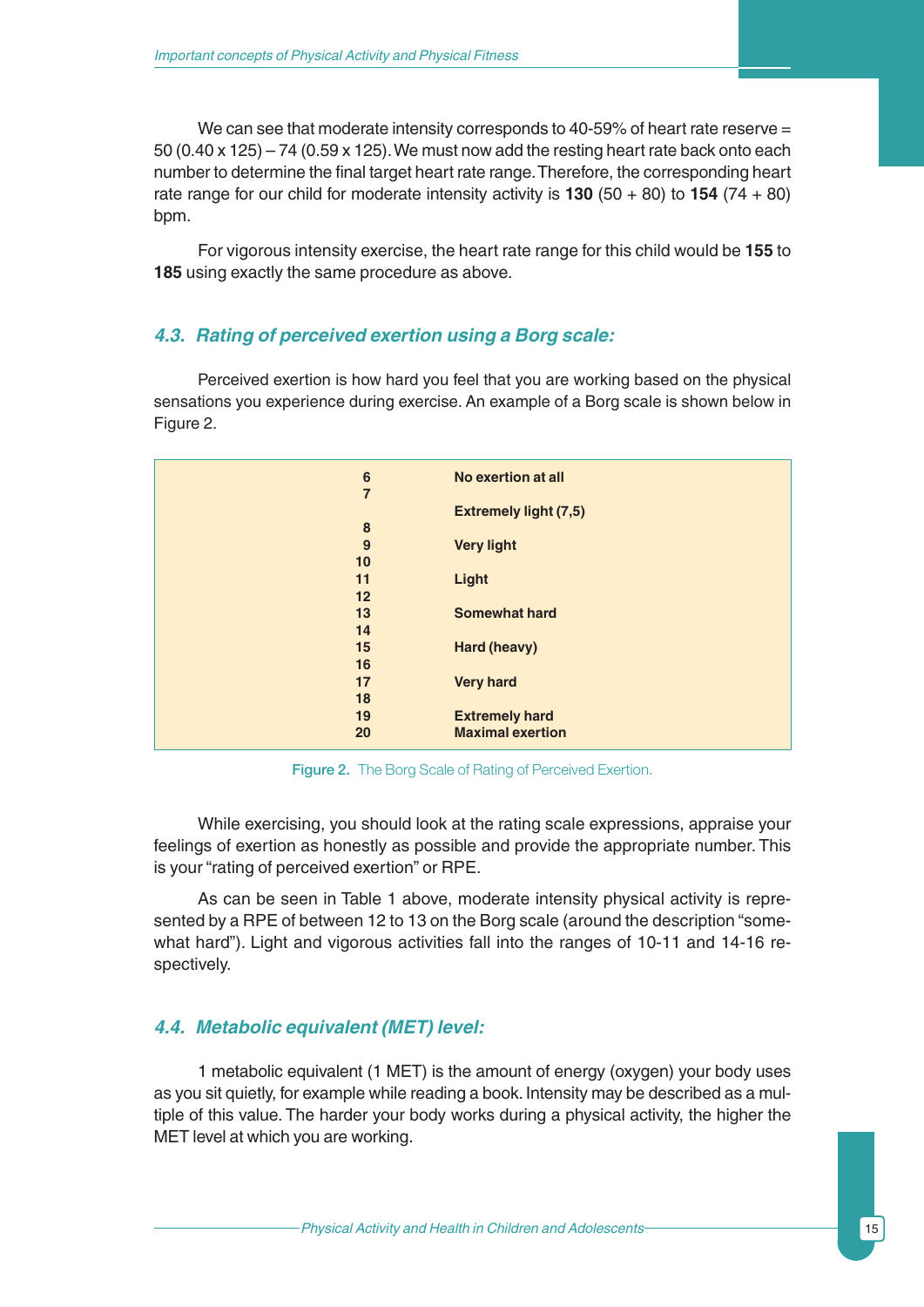- Any activity that burns 3-6 METs is considered moderate intensity
- Any activity that burns >6 METs is considered vigorous intensity

One can consult standard tables that define physical activities and their MET levels to ascertain roughly the intensity of the activity concerned, such as table 2 below:

| <b>Activity</b>                                                                                      | <b>Intensity</b>                 | <b>Intensity</b><br>(METS) | <b>Energy expenditure</b><br>(kcal equivalent, for a person of 30kg doing<br>the activity for 30 mins) |
|------------------------------------------------------------------------------------------------------|----------------------------------|----------------------------|--------------------------------------------------------------------------------------------------------|
| Ironing                                                                                              | Light                            | 2.3                        | 35                                                                                                     |
| Cleaning & dusting                                                                                   | Light                            | 2.5                        | 37                                                                                                     |
| Walking - strolling, 3-4 km/h                                                                        | Light                            | 2.5                        | 37                                                                                                     |
| Painting/decorating                                                                                  | Moderate                         | 3.0                        | 45                                                                                                     |
| Walking $-4-6$ km/h                                                                                  | Moderate                         | 3.3                        | 50                                                                                                     |
| Hoovering                                                                                            | Moderate                         | 3.5                        | 53                                                                                                     |
| Golf – walking, pulling clubs                                                                        | Moderate                         | 4.3                        | 65                                                                                                     |
| Badminton - social                                                                                   | Moderate                         | 4.5                        | 68                                                                                                     |
| Tennis - doubles                                                                                     | Moderate                         | 5.0                        | 75                                                                                                     |
| Walking $-$ brisk, $>6$ km/h<br>Mowing lawn - walking,<br>using power mower<br>Cycling $-16-19$ km/h | Moderate<br>Moderate<br>Moderate | 5.0<br>5.5<br>6.0          | 75<br>83<br>90                                                                                         |
| Aerobic dancing<br>Cycling $-$ 19-22 km/h<br>Swimming - slow crawl,<br>45m per minute                | Vigorous<br>Vigorous<br>Vigorous | 6.5<br>8.0<br>8.0          | 93<br>120<br>120                                                                                       |
| Tennis – singles                                                                                     | Vigorous                         | 8.0                        | 120                                                                                                    |
| Running - 9-10 km/h                                                                                  | Vigorous                         | 10.0                       | 150                                                                                                    |
| Running $-10-12$ km/h                                                                                | Vigorous                         | 11.5                       | 173                                                                                                    |
| Running $-12-14$ km/h                                                                                | Vigorous                         | 13.5                       | 203                                                                                                    |

#### Table 2 Intensities and energy expenditure for common types of physical activity

*Source*: based on data from Ainsworth *et al.* [10].

# **5. Different components of physical activity**

There are obviously many different types of physical activity that develop different aspects of physical fitness. The most important types of physical activity for health in children and adolescents are:

- 1. Activities involving cardiovascular (aerobic) work,
- 2. Activities involving strength and/or muscular endurance,
- 3. Activities involving flexibility, and
- 4. Activities involving coordination.

#### *5.1. Cardiovascular (aerobic) activities:*

Cardiovascular activities are also often called "cardio-respiratory" or "aerobic" activities because they require the body to transport oxygen using the heart and lungs. Cardiovascular endurance is the capacity of our body to perform tasks that require the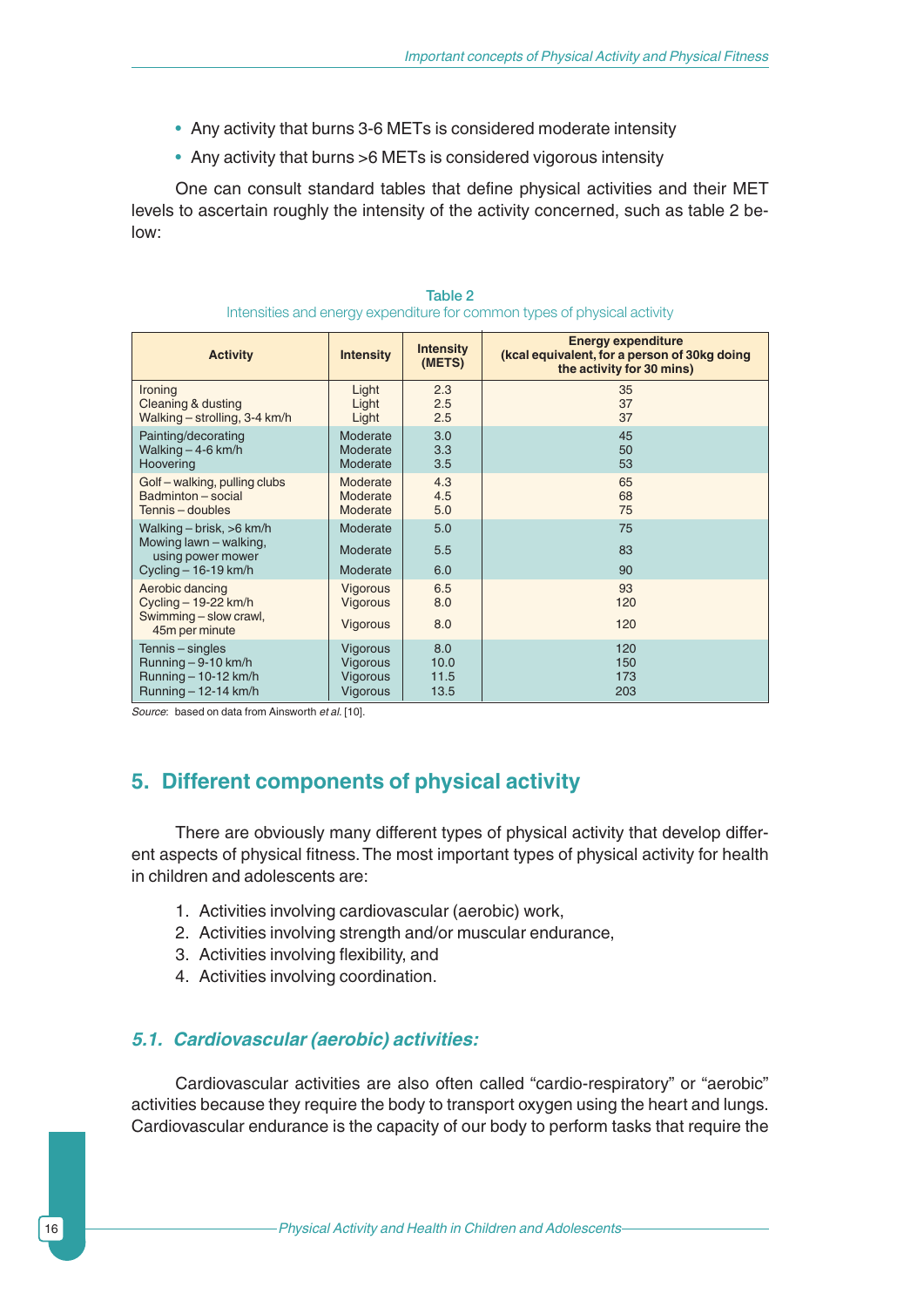use of large muscle groups usually for relatively prolonged periods of time (several minutes or more).With repeated endurance exercise our hearts and lungs adapt to become more efficient at providing the working muscles with the oxygenated blood that they need to perform the task.

One can improve one's cardiovascular endurance using continuous activities such as walking, running, swimming, bicycling, paddling, dancing, *etc*.

When one performs these kinds of activities it is important to remember:

- That one must progress sensibly if you have not done much of these kinds of activities before you must start gradually with relatively low intensity and duration and gradually build these up as you gain fitness.
- That the activity chosen should be fun and easily accessible this will improve the likelihood that you will stay with the activity and practice it regularly. If you do not enjoy the activity, it requires a lot of expensive equipment or you must travel a long way to do it, you will be less likely to stick with it
- Safety issues these include issues such as wearing the relevant safety equipment (*eg.* helmet when riding a bike). In addition, one must be wary of high (vigorous) intensity activities where it may be necessary for the child or adolescent concerned (if they have a medical condition) to consult a doctor or exercise specialist prior to participation.

#### *5.2. Muscular strength and endurance activities:*

Muscular strength is the capacity of muscle to generate tension and to overcome an opposing force. Muscle endurance is the capacity of a muscle to maintain its tension or its contractions for a prolonged period of time. These activities build and strengthen bones and muscles. We call upon muscle strength and endurance when we push, pull, lift or carry things like heavy shopping bags.

Muscular strength and endurance activities can be practiced:

- with one's own weight (rope skipping, climbing, push-ups, *etc*.)
- with the weight of a partner (wheelbarrow races, tug-of-war, wrestling with a friend, *etc*)
- or with activities like throwing a ball, paddling, rowing, weight lifting in a gymnasium, carrying things, *etc*.

When one does muscular strength and endurance activities, one must bear in mind the following:

- That one must progress sensibly if one is new to these kinds of activities one must start slowly and with lighter resistance to avoid excessive muscle soreness and injuries
- For strength activities it is not necessary to lift weights there are plenty of activities that tax muscle strength without using weights. Examples include body weight activities such as push-ups, climbing, handstands, etc. Other very sim-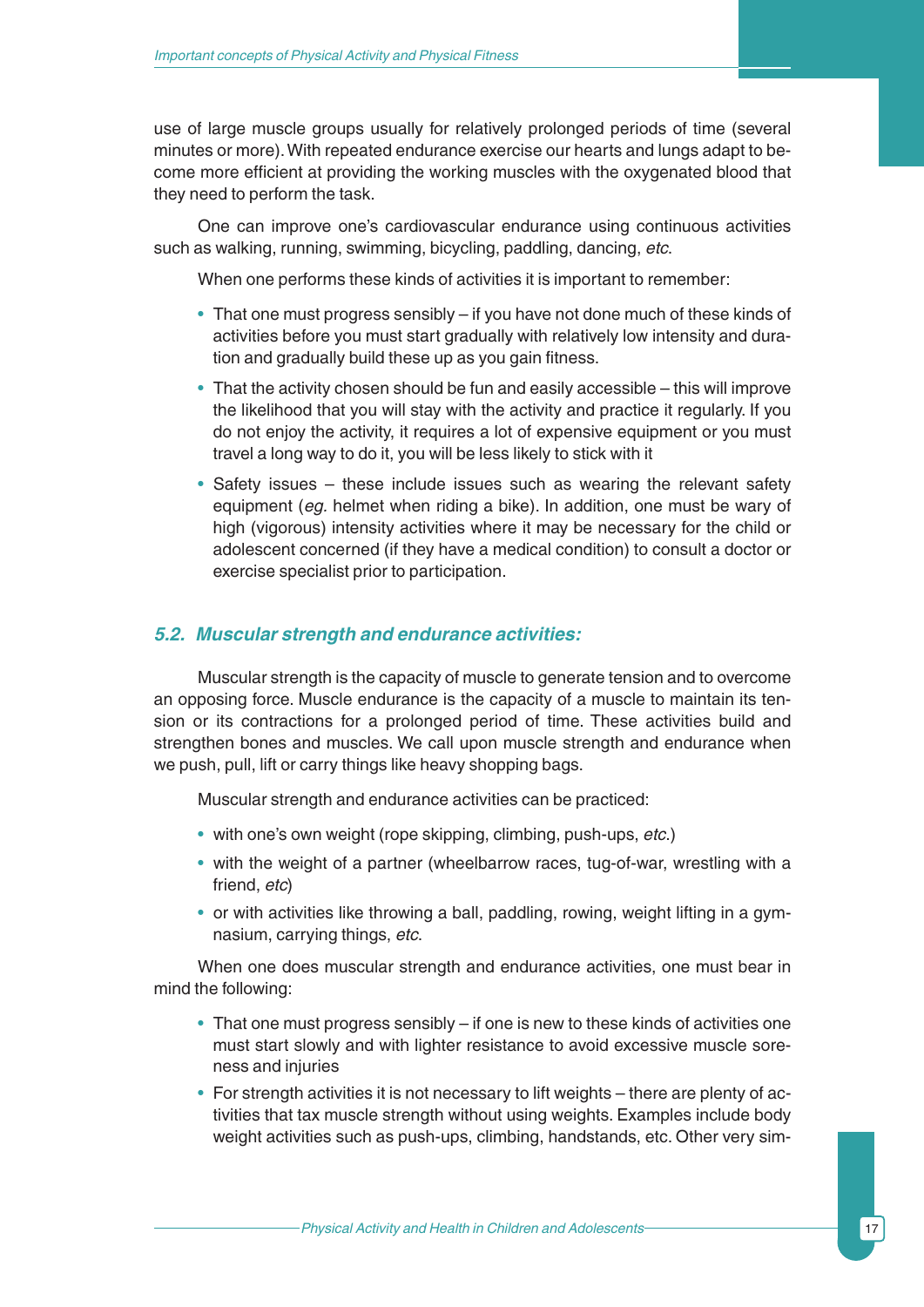ple objects can also train muscle strength very well such as elastic tubing and bands, *etc*.

- Strength activities with excessive weight or resistance can be harmful during childhood as the body is developing and it is possible to damage growing cartilage and bones
- If one has any doubts, it is always a good idea to consult an expert such as a PE teacher, physical trainer, doctor, *etc*.

#### *5.3. Flexibility activities:*

Flexibility is the ability of joints to move through a full range of motion. Flexibility is specific to specific body parts and is a function of the type of joint(s) involved and the elasticity of the muscles and connective tissue (*eg*. tendons, ligaments) surrounding the joint(s). Flexibility is beneficial for all activities that involve bending, lunging, twisting, reaching and stretching.

Some activities that improve flexibility are: gentle stretching of muscles, sports such as gymnastics and karate, yoga, Pilates, and any muscle strength or endurance activities that work a muscle through a full range of motion.

When you do flexibility activities it is important to remember that:

- One must be patient. It takes time to see significant improvements in flexibility, often several weeks or sometimes months.
- One must never stretch to the point where you feel pain and movements should always be performed in a controlled manner without bouncing or jerkiness.You should NEVER push yourself to imitate someone else who is more flexible than yourself.This is asking for injury!
- You should stretch regularly (preferably several times a week or even daily). Reasons for this include the facts that you lose flexibility easily if you do not continue to work it, it assists in avoiding injury and also it tends to decrease as we get older.
- It is a good idea to start flexibility exercises at a young age (as that is when we are most flexible) and to continue them for one's lifetime
- It is best to perform stretching when muscles and joints are warm and more pliable. Therefore, good times to stretch include after a warm-up at the start of physical activity or after the physical activity is over as part of a cool-down

It is also important to know that flexibility is different between boys and girls (often superior in the latter) and also during the major growth phases of life it is common to see large decreases in flexibility as the bones often are growing faster than muscles and tendons.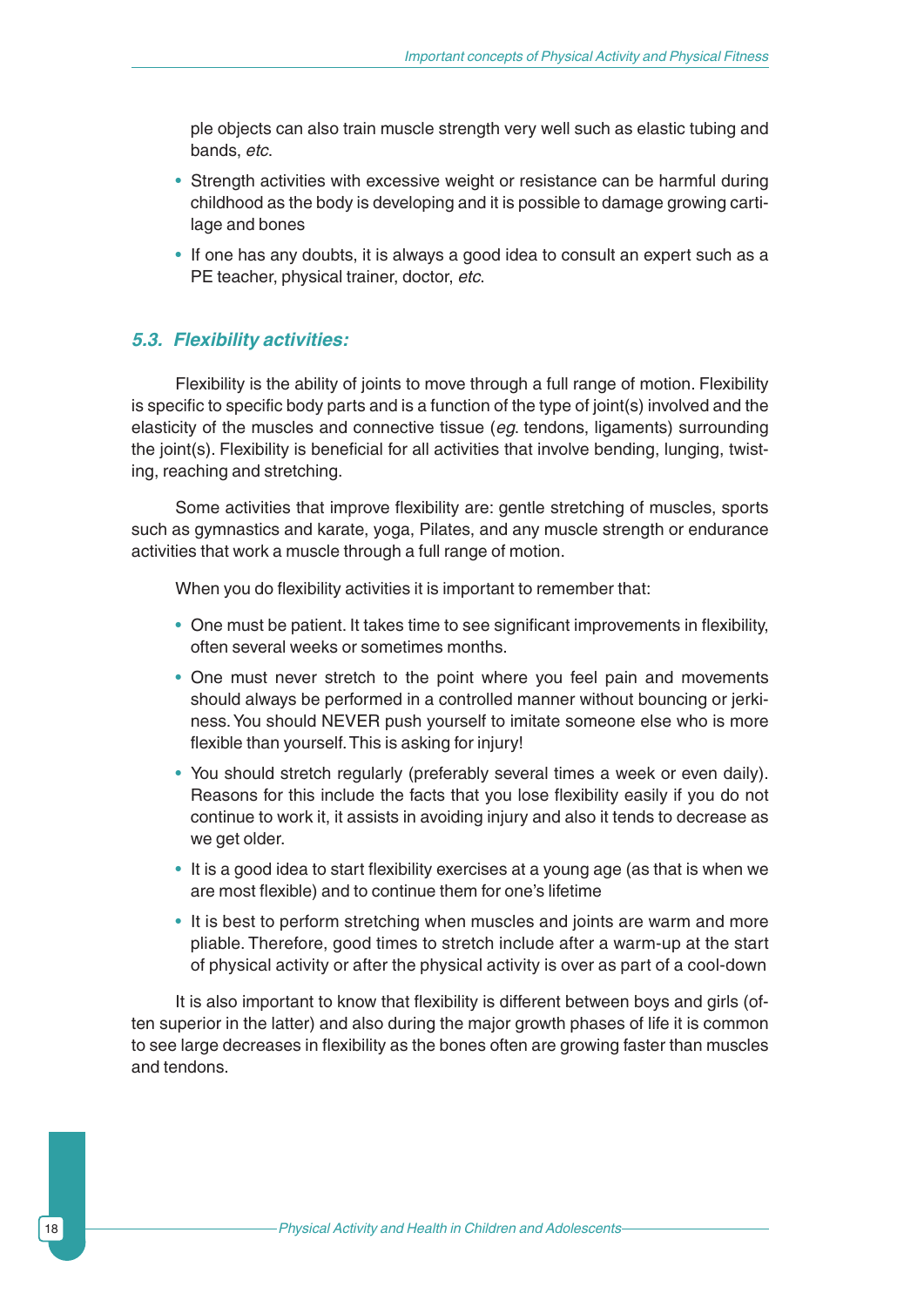#### *5.4. Coordination activities:*

Motor coordination is the capacity to use the brain and nervous system together with the locomotor system to develop smooth and precise movements.

Coordination activities include:

- Balancing activities involving the body, such as walking on a beam or balancing on one leg
- Rhythm activities, such as dancing to music
- Activities involving kinesthetic awareness and spatial coordination, such as learning how to perform a somersault or learning a new dance move
- Activities involving foot-eye coordination, eg. kicking or dribbling a ball as in football
- Activities involving hand-eye, eg. racquet sports, throwing or catching a ball

Bear in mind the following points regarding coordination activities:

- Be careful to avoid falls and other accidents as kids are often so engrossed in these activities that they lose awareness of their surroundings and other people in the vicinity
- Coordination activities are excellent for motor development, especially in young children. And most children love them!
- The learning curve for these skills is different for each child some learn much faster than others

### **6. Health-related** *vs***. athletic performance physical fitness**

It is important to make the distinction between *health-related physical fitness* and *athletic performance physical fitness*. Health-related physical fitness refers specifically to those components of physical fitness associated with some aspect of good health and/or disease and not necessarily sports performance. For example, good aerobic fitness and a relatively low amount of body fat are important components of health related physical fitness. In this situation, the individual may not have a high level of athletic performance physical fitness but their favourable aerobic fitness and body fat confer a large amount of health-related fitness and protection against disease.

Athletic performance physical fitness is that portion of physical fitness directed towards optimizing performance in a certain sport - each sport will require a balance of different facets of fitness for optimal performance. For example, gymnastics requires a high degree of agility and flexibility whereas competitive long distance swimming requires a high degree of aerobic fitness. The adaptations within the body as a result of training for specific sports will almost always confer significant health benefits also on the athletes concerned.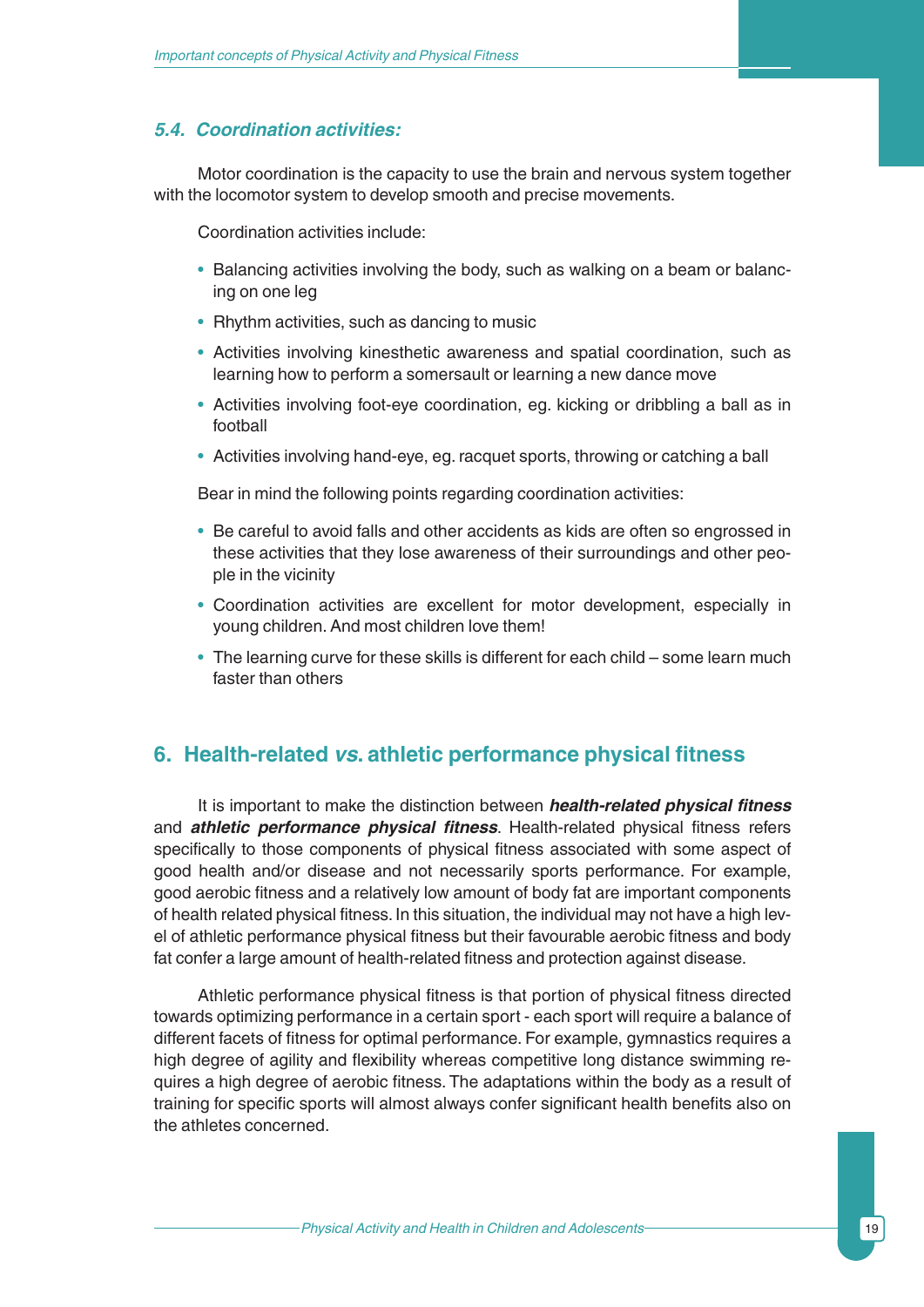Figures 3 and 4 below outlines some facets of health-related physical fitness and athletic performance physical fitness.



Figure 3. Aspects of health-related physical fitness.



Figure 4. Aspects of athletic performance physical fitness

20 **Physical Activity and Health in Children and Adolescents**